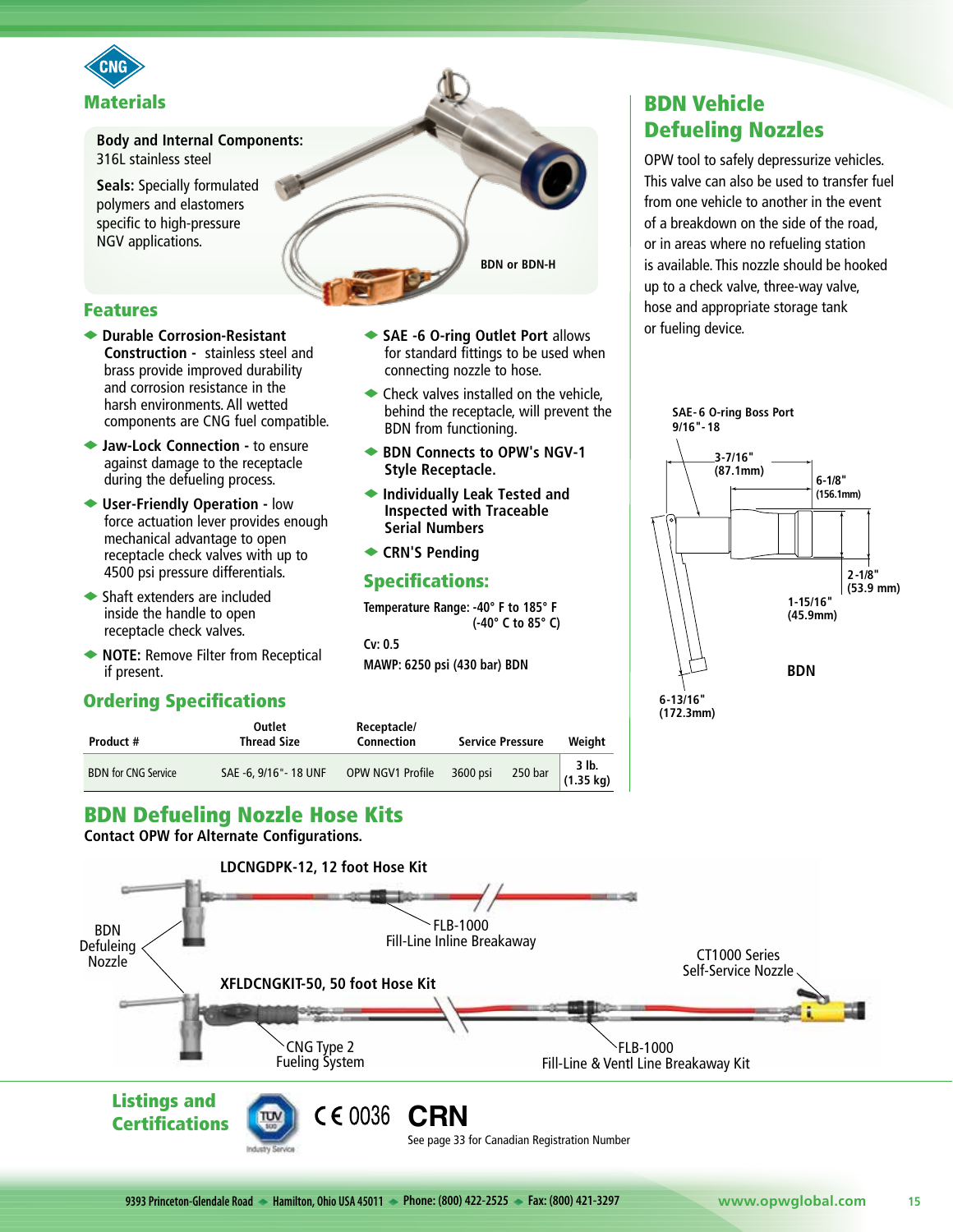# CleanEnergy Nozzle Compatibility Matrix



|                                |                                | <b>Breakaways</b>                                                                                                               | <b>CNG</b>   |                           | <b>NEW CNG</b><br><b>Breakaways &amp;</b><br><b>CNGBREAKKITS</b> |                                                                       |              | <b>Standard NGV1 CNG Receptacles</b><br><b>High Flow CNG Receptacles</b><br><b>NOTE:</b> These use Receptacle Fit Gage<br><b>NOTE: These use Receptacle Fit</b><br>Gage RINGO-0001<br><b>RINGO-0005</b> |                           |                    |                    |                           |                           | <b>Nozzle Gages</b> |                    |                           |                    |                           |                                                                                               |                    |                    |
|--------------------------------|--------------------------------|---------------------------------------------------------------------------------------------------------------------------------|--------------|---------------------------|------------------------------------------------------------------|-----------------------------------------------------------------------|--------------|---------------------------------------------------------------------------------------------------------------------------------------------------------------------------------------------------------|---------------------------|--------------------|--------------------|---------------------------|---------------------------|---------------------|--------------------|---------------------------|--------------------|---------------------------|-----------------------------------------------------------------------------------------------|--------------------|--------------------|
|                                |                                | <b>CNG</b><br><b>Nozzles</b>                                                                                                    |              | $ILB-1$   ILB-5           | <b>FLB</b><br>1000 &<br><b>CNG</b><br><b>BREAK</b><br>KIT-1000   | <b>FLB</b><br>5000 &<br><b>CNG</b><br><b>BREAK</b><br><b>KIT-5000</b> |              |                                                                                                                                                                                                         |                           |                    |                    |                           |                           |                     |                    |                           |                    |                           | <u> NGVLB LB30 LD30 LE30 LB36 LD36 LE36 CL40 CL4078 CL50 CL5000 CL5016 CL5078 JAWGO JAWGO</u> | $-1$               | -5                 |
|                                |                                | PGXXP30                                                                                                                         | $\checkmark$ | $\boldsymbol{\mathsf{X}}$ | $\sqrt{2}$                                                       | $\mathbf{x}$                                                          | $\checkmark$ | $\checkmark$                                                                                                                                                                                            | $\sqrt{2}$                | $\checkmark$       | $\sqrt{2}$         | $\checkmark$              |                           | $\pmb{\chi}$        | $\pmb{\mathsf{X}}$ | $\mathbf{x}$              | $\mathbf{x}$       | $\mathbf{x}$              | $\mathbf{x}$                                                                                  | $\checkmark$       | $\mathbf{x}$       |
|                                |                                | PGXXP36                                                                                                                         | $\checkmark$ | $\pmb{\mathsf{X}}$        | $\checkmark$                                                     | $\pmb{\mathsf{X}}$                                                    | $\checkmark$ | $\checkmark$                                                                                                                                                                                            | $\checkmark$              |                    |                    | $\checkmark$              | $\checkmark$              | $\pmb{\mathsf{X}}$  | $\mathbf{x}$       | $\mathbf{x}$              | $\mathbf{x}$       | $\mathbf x$               | $\mathbf{x}$                                                                                  |                    | $\mathbf x$        |
|                                | <b>Type</b><br>$\mathbf{1}$    | <b>CT1000SS</b><br>(3,000 psi/<br>200 bar)                                                                                      |              | $\mathbf{x}$              | $\sqrt{2}$                                                       | $\pmb{\mathsf{X}}$                                                    | $\sqrt{2}$   | $\sqrt{2}$                                                                                                                                                                                              | $\sqrt{2}$                | $\sqrt{2}$         |                    | $\checkmark$              | $\checkmark$              | $\mathbf{x}$        | $\mathbf{x}$       | $\mathbf{x}$              | $\mathbf{x}$       | X                         | X                                                                                             |                    | $\mathbf{x}$       |
|                                |                                | CT1000P36S<br>$(3,600 \text{ psi})$<br>250 bar)                                                                                 | ✔            | $\pmb{\mathsf{X}}$        |                                                                  | x                                                                     |              | X                                                                                                                                                                                                       | $\pmb{\mathsf{X}}$        | $\pmb{\mathsf{X}}$ | $\checkmark$       | $\checkmark$              | $\checkmark$              | $\mathbf{x}$        | $\mathbf{x}$       | $\mathbf{x}$              | $\mathbf{x}$       | $\mathbf x$               | $\mathbf{x}$                                                                                  |                    | $\mathbf x$        |
|                                | <b>Type</b><br>2 & 3 CC600P36S | <b>CC300P30S</b><br>(3,000 psi/<br>200 bar)                                                                                     |              | $\mathbf{x}$              |                                                                  | $\pmb{\mathsf{X}}$                                                    | $\sqrt{2}$   | $\checkmark$                                                                                                                                                                                            |                           | J                  | $\sqrt{2}$         | $\sqrt{2}$                | $\checkmark$              | $\pmb{\mathsf{X}}$  | $\mathbf{x}$       | $\mathbf{x}$              | $\mathbf{x}$       | X                         | X                                                                                             |                    | $\mathbf{x}$       |
|                                |                                | <b>CC300P36S</b><br>(3,600 psi/<br>250 bar)                                                                                     |              | $\boldsymbol{\mathsf{x}}$ | $\checkmark$                                                     | x                                                                     | $\checkmark$ | X                                                                                                                                                                                                       | $\pmb{\mathsf{X}}$        | $\mathbf{x}$       | $\checkmark$       | $\checkmark$              | J                         | $\mathbf{x}$        | $\mathbf{x}$       | $\mathbf{x}$              | $\mathbf{x}$       | X                         | $\mathbf{x}$                                                                                  |                    | $\mathbf x$        |
|                                |                                | <b>CC600S</b><br>(3,000 psi/<br>200 bar)                                                                                        | $\checkmark$ | X                         | $\sqrt{}$                                                        | X                                                                     | $\sqrt{2}$   |                                                                                                                                                                                                         |                           | $\sqrt{}$          | $\sqrt{2}$         | $\sqrt{2}$                | $\checkmark$              | $\pmb{\mathsf{X}}$  | X                  | X                         | $\mathbf{x}$       | X                         | X                                                                                             |                    | $\mathbf x$        |
| NGV1                           |                                | (3,600 psi/<br>250 bar)                                                                                                         | $\checkmark$ | $\mathbf x$               |                                                                  | x                                                                     | $\checkmark$ | X                                                                                                                                                                                                       | $\pmb{\mathsf{X}}$        | $\mathbf{x}$       | $\mathcal{J}$      | $\checkmark$              | $\checkmark$              | X                   | X                  | X                         | X                  | X                         | X                                                                                             |                    | $\mathbf x$        |
|                                |                                | <b>CC600</b><br>Series Nozzle<br>including<br>3-Way Valve<br>(3WV series)<br>(3,600 psi/<br>250 bar &<br>3,000 psi/<br>200 bar) | $\sqrt{ }$   | X                         | $\sqrt{2}$                                                       | $\mathbf{x}$                                                          | $\sqrt{2}$   |                                                                                                                                                                                                         |                           |                    |                    | J J J J J J               |                           | $\mathbf{x}$        | $\pmb{\mathsf{X}}$ | $\mathbf{x}$              | $\mathbf{x}$       | $\mathbf{x}$              | X                                                                                             | $\sqrt{2}$         | $\mathbf{x}$       |
|                                | <b>Type</b>                    | CC250<br>(3,000 psi/<br>200 bar)                                                                                                | $\checkmark$ | X                         | ✓                                                                | $\pmb{\mathsf{X}}$                                                    | $\checkmark$ | $\checkmark$                                                                                                                                                                                            | $\checkmark$              |                    | $\checkmark$       | $\checkmark$              | $\checkmark$              | $\pmb{\mathsf{X}}$  | $\pmb{\mathsf{X}}$ | $\pmb{\mathsf{X}}$        | $\pmb{\mathsf{X}}$ | $\pmb{\mathsf{X}}$        | X                                                                                             | X                  | X                  |
|                                | 3                              | <b>CC270</b><br>(3,000 psi/<br>200 bar)                                                                                         | $\sqrt{}$    | X                         | $\sqrt{2}$                                                       | $\pmb{\mathsf{X}}$                                                    | $\checkmark$ | $\checkmark$                                                                                                                                                                                            | $\checkmark$              | $\sqrt{2}$         | $\sqrt{2}$         | $\sqrt{2}$                | $\checkmark$              | $\pmb{\mathsf{X}}$  | $\pmb{\mathsf{X}}$ | $\boldsymbol{\mathsf{x}}$ | $\pmb{\mathsf{X}}$ | $\boldsymbol{\mathsf{x}}$ | X                                                                                             | X                  | $\mathbf{x}$       |
| Bus /                          | <b>Type</b><br>1               | CT5000S<br>(3,600 psi/<br>250 bar)                                                                                              | X            | ✔                         | X                                                                |                                                                       |              | X                                                                                                                                                                                                       | X                         | $\pmb{\mathsf{X}}$ | $\pmb{\mathsf{X}}$ | $\boldsymbol{\mathsf{X}}$ | $\pmb{\mathsf{X}}$        | $\checkmark$        |                    |                           |                    |                           |                                                                                               | X                  |                    |
| High<br>Flow                   | <b>Type</b><br>$\overline{2}$  | CC6000<br>(3,600 psi/<br>250 bar)                                                                                               | X            | ✓                         | X                                                                |                                                                       | ✓            | $\mathbf x$                                                                                                                                                                                             | $\boldsymbol{\mathsf{X}}$ | $\pmb{\mathsf{X}}$ | $\pmb{\mathsf{X}}$ | $\boldsymbol{\mathsf{X}}$ | $\boldsymbol{\mathsf{X}}$ | $\sqrt{2}$          | $\sqrt{2}$         |                           |                    |                           | ✓                                                                                             | $\pmb{\mathsf{X}}$ |                    |
| <b>CNG</b><br><b>Defueling</b> |                                | <b>BDN</b><br>(3,600 psi/<br>250 bar)                                                                                           | $\checkmark$ | $\pmb{\mathsf{X}}$        | $\checkmark$                                                     | $\pmb{\mathsf{X}}$                                                    | $\checkmark$ | $\checkmark$                                                                                                                                                                                            | $\checkmark$              |                    |                    | $x \sim$                  | $\mathbf{X}$              | $\mathbf{X}$        | X                  | X                         | X                  | X                         | X                                                                                             |                    | $\pmb{\mathsf{X}}$ |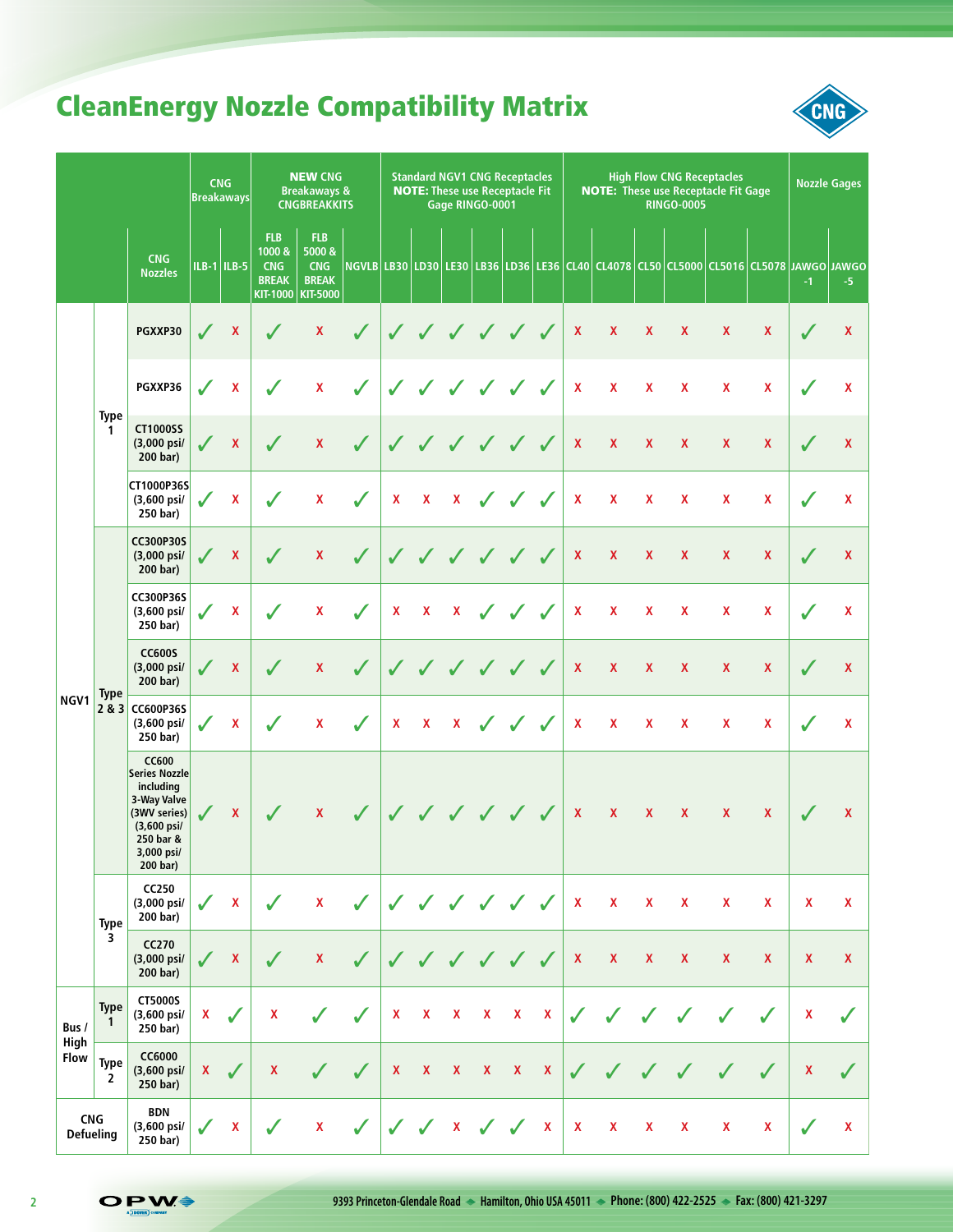# **CleanEnergy Hose Kit Compatibility Matrix**<br>Fully Factory Assembled and Tested

|                                       |                              |                             |                                                           | <b>Time Fill</b>                                         |                                                        |                                                         |                                                         | <b>Light Duty (LD)</b>                                   |                                                        |                                                          |                                                         | <b>Heavy Duty (HD)</b>                                    | <b>Defueling</b>                                        |                                                                 |                                                                     |                                 |
|---------------------------------------|------------------------------|-----------------------------|-----------------------------------------------------------|----------------------------------------------------------|--------------------------------------------------------|---------------------------------------------------------|---------------------------------------------------------|----------------------------------------------------------|--------------------------------------------------------|----------------------------------------------------------|---------------------------------------------------------|-----------------------------------------------------------|---------------------------------------------------------|-----------------------------------------------------------------|---------------------------------------------------------------------|---------------------------------|
|                                       |                              |                             | 2' Whip<br>Hose /<br>14'<br><b>Main</b><br><b>Hose</b>    | $2'$ Whip<br>Hose /<br>18'<br><b>Main</b><br><b>Hose</b> | 8' Whip<br>Hose /<br>12'<br><b>Main</b><br><b>Hose</b> | 2' Whip<br>Hose /<br>8.3'<br><b>Main</b><br><b>Hose</b> | 2' Whip<br>Hose /<br>8.3'<br><b>Main</b><br><b>Hose</b> | 2' Whip<br>Hose /<br>$10'$<br><b>Main</b><br><b>Hose</b> | 2' Whip<br>Hose /<br>13'<br><b>Main</b><br><b>Hose</b> | $2'$ Whip<br>Hose /<br>13'<br><b>Main</b><br><b>Hose</b> | 2' Whip<br>Hose /<br>8.3'<br><b>Main</b><br><b>Hose</b> | $2'$ Whip<br>Hose /<br>8.3'<br><b>Main</b><br><b>Hose</b> | 2' Whip<br>Hose /<br>8.3'<br><b>Main</b><br><b>Hose</b> | 10' Whip<br>Hose /<br>$2^{\circ}$<br><b>Main</b><br><b>Hose</b> | 25' Whip<br>Hose /<br>25 <sup>1</sup><br><b>Main</b><br><b>Hose</b> |                                 |
|                                       |                              |                             | <b>Hose Kit</b><br><b>Component</b>                       | <b>TFCNG</b><br>KIT-<br>14C36                            | <b>TFCNG</b><br>KIT-<br>20B36                          | <b>TFCNG</b><br>KIT-<br>20D36                           | <b>LDCNG</b><br><b>KIT-11</b>                           | <b>LDCNG</b><br><b>KIT-11</b><br><b>FLB</b>              | <b>LDCNG</b><br><b>KIT-12</b>                          | <b>LDCNG</b><br><b>KIT-15A</b>                           | <b>LDCNG</b><br>KIT-<br>20B36                           | <b>HDCNG</b><br><b>KIT-11</b>                             | <b>HDCNG</b><br>KIT-<br>11FLB                           | <b>XHDCNG</b><br><b>KIT-10</b>                                  | <b>LDCN</b><br><b>DPK-12</b>                                        | <b>XFLDCNG</b><br><b>KIT-50</b> |
|                                       |                              |                             | PGXXP30                                                   | $\mathbf{x}$                                             | $\pmb{\mathsf{X}}$                                     | $\mathbf{x}$                                            |                                                         | <b>Contact OPW for Quote</b><br>$\mathbf{x}$             |                                                        |                                                          |                                                         |                                                           | $\pmb{\mathsf{X}}$                                      | $\boldsymbol{\mathsf{X}}$                                       | $\pmb{\mathsf{X}}$                                                  | $\mathbf{x}$                    |
|                                       |                              | <b>Type</b>                 | PGXXP36                                                   | X                                                        | X                                                      | X                                                       |                                                         | $\mathbf{x}$<br><b>Contact OPW for Quote</b>             |                                                        |                                                          |                                                         |                                                           | $\mathbf{x}$                                            | $\mathbf{x}$                                                    | X                                                                   | X                               |
|                                       | NGV1                         | $\mathbf{1}$                | <b>CT1000SS</b>                                           | $\pmb{\mathsf{X}}$                                       | $\mathbf{x}$                                           | $\mathbf{x}$                                            | $\pmb{\mathsf{X}}$                                      | $\pmb{\mathsf{X}}$                                       | $\pmb{\mathsf{X}}$                                     | $\checkmark$                                             | $\pmb{\mathsf{X}}$                                      | $\mathbf{x}$                                              | $\mathbf{x}$                                            | $\pmb{\mathsf{X}}$                                              | $\pmb{\mathsf{X}}$                                                  | $\pmb{\mathsf{X}}$              |
|                                       |                              |                             | CT1000P36S                                                | X                                                        | X                                                      | X                                                       | $\checkmark$                                            | ✓                                                        | $\checkmark$                                           | $\pmb{\mathsf{X}}$                                       | X                                                       | X                                                         | $\mathbf{x}$                                            | $\mathbf{x}$                                                    | X                                                                   | ✓                               |
| <b>Nozzles</b>                        |                              | <b>Type</b><br>2 & 3        | <b>CC600</b><br><b>Nozzle</b><br>including<br>3-Way Valve |                                                          |                                                        | $\sqrt{2}$                                              | X                                                       | $\pmb{\mathsf{X}}$                                       | X                                                      | $\pmb{\mathsf{X}}$                                       | $\sqrt{2}$                                              | $\boldsymbol{\mathsf{X}}$                                 | $\mathbf x$                                             | $\boldsymbol{\mathsf{x}}$                                       | X                                                                   | $\pmb{\mathsf{X}}$              |
|                                       | Bus /<br>High<br><b>Flow</b> | <b>Type</b><br>$\mathbf{1}$ | CT5000S                                                   | $\mathbf{x}$                                             | $\pmb{\mathsf{X}}$                                     | X                                                       | $\mathbf{x}$                                            | X                                                        | X                                                      | $\pmb{\mathsf{X}}$                                       | $\mathbf{x}$                                            | $\checkmark$                                              | $\checkmark$                                            | $\checkmark$                                                    | X                                                                   | X                               |
|                                       |                              | <b>Defueling</b>            | <b>BDN</b>                                                | $\mathbf{x}$                                             | $\pmb{\mathsf{X}}$                                     | $\pmb{\mathsf{X}}$                                      | $\mathbf{x}$                                            | $\pmb{\mathsf{X}}$                                       | $\pmb{\mathsf{X}}$                                     | $\pmb{\mathsf{X}}$                                       | $\mathbf{x}$                                            | $\mathbf{x}$                                              | $\pmb{\mathsf{X}}$                                      | $\mathbf{x}$                                                    | $\sqrt{2}$                                                          | ✓<br>with<br>3WV-46D            |
|                                       | <b>Standard</b><br>Duty      |                             | $ILB-1$                                                   | X                                                        | X                                                      | X                                                       | $\checkmark$                                            | X                                                        | X                                                      | X                                                        | X                                                       | $\mathbf{x}$                                              | $\mathbf{x}$                                            | $\mathbf{x}$                                                    | X                                                                   | X                               |
| <b>Fill Line</b><br><b>Break-</b>     |                              |                             | <b>FLB-1000</b>                                           | X                                                        | <b>X</b>                                               | X                                                       | $\mathbf{x}$                                            | $\pmb{\mathsf{X}}$                                       | $\pmb{\mathsf{X}}$                                     | $\pmb{\mathsf{X}}$                                       | $\mathbf{x}$                                            | X                                                         | $\mathbf{x}$                                            | $\boldsymbol{\mathsf{X}}$                                       | $\checkmark$                                                        | X                               |
| aways                                 |                              |                             | <b>CNGBREAK</b><br>KIT-1000                               |                                                          | $\checkmark$                                           | $\checkmark$                                            | X                                                       | $\checkmark$                                             | $\checkmark$                                           | ✔                                                        | $\checkmark$                                            | $\boldsymbol{\mathsf{x}}$<br>$\mathbf x$<br>X             |                                                         |                                                                 | X                                                                   | ✓                               |
|                                       |                              |                             | $ILB-5$                                                   | $\mathbf{x}$                                             | X                                                      | $\mathbf{x}$                                            | $\mathbf{x}$                                            | $\pmb{\mathsf{X}}$                                       | $\pmb{\mathsf{X}}$                                     | $\pmb{\mathsf{X}}$                                       | $\mathbf{x}$                                            | $\sqrt{2}$                                                | $\mathbf{x}$                                            | $\boldsymbol{\mathsf{X}}$                                       | $\pmb{\mathsf{X}}$                                                  | $\pmb{\mathsf{X}}$              |
| <b>Fill Line</b><br><b>Break-</b>     |                              | Bus /<br>High               | <b>FLB-5000</b>                                           | $\pmb{\mathsf{X}}$                                       | $\mathbf{x}$                                           | $\boldsymbol{\mathsf{X}}$                               | X                                                       | $\mathbf{x}$                                             | $\pmb{\mathsf{X}}$                                     | $\pmb{\mathsf{X}}$                                       | X                                                       | $\pmb{\mathsf{X}}$                                        | $\pmb{\mathsf{X}}$                                      | $\pmb{\mathsf{X}}$                                              | $\pmb{\mathsf{X}}$                                                  | $\pmb{\mathsf{X}}$              |
| aways                                 | Flow                         |                             | <b>CNGBREAK</b><br>KIT-5000                               | $\mathbf{X}$                                             | $\mathbf x$                                            | $\pmb{\mathsf{X}}$                                      | $\mathbf x$                                             | $\pmb{\mathsf{X}}$                                       | $\pmb{\mathsf{X}}$                                     | $\pmb{\mathsf{X}}$                                       | $\mathbf X$                                             | $\mathbf X$                                               | $\checkmark$                                            | $\checkmark$                                                    | $\mathbf X$                                                         | $\pmb{\mathsf{X}}$              |
| <b>Vent Line</b><br><b>Breakaways</b> |                              | <b>NGVLB</b>                | $\checkmark$                                              | $\checkmark$                                             | $\pmb{\mathsf{X}}$                                     | ✓                                                       | $\pmb{\mathsf{X}}$                                      | $\checkmark$                                             | $\checkmark$                                           | $\checkmark$                                             | $\checkmark$                                            | $\checkmark$                                              | $\checkmark$                                            | $\mathbf X$                                                     | ✓                                                                   |                                 |
| Hose                                  |                              | 6102-CNG                    | $\mathbf x$                                               | $\mathbf X$                                              | $\pmb{\mathsf{X}}$                                     | $\checkmark$                                            | $\checkmark$                                            | $\checkmark$                                             | $\checkmark$                                           | $\checkmark$                                             | $\pmb{\mathsf{X}}$                                      | $\pmb{\mathsf{X}}$                                        | $\pmb{\mathsf{X}}$                                      | $\pmb{\mathsf{X}}$                                              | ✓                                                                   |                                 |
|                                       |                              |                             | 6102-CNG2                                                 | $\mathbf{x}$                                             | $\mathbf{x}$                                           | $\mathbf{x}$                                            | $\pmb{\mathsf{X}}$                                      | $\pmb{\mathsf{X}}$                                       | $\pmb{\mathsf{X}}$                                     | $\pmb{\mathsf{X}}$                                       | $\mathbf{x}$                                            | $\pmb{\mathsf{X}}$                                        | $\mathbf{x}$                                            | $\pmb{\mathsf{X}}$                                              | $\mathbf X$                                                         | $\pmb{\mathsf{X}}$              |
|                                       | Retractor                    |                             | 6102-CNG3                                                 | $\mathbf X$                                              | $\mathbf x$                                            | $\mathbf{X}$                                            | $\mathbf x$                                             | $\pmb{\mathsf{X}}$                                       | $\pmb{\mathsf{X}}$                                     | $\pmb{\mathsf{X}}$                                       | $\pmb{\mathsf{X}}$                                      | $\checkmark$                                              | $\checkmark$                                            | $\boldsymbol{\mathsf{X}}$                                       | $\mathbf{x}$                                                        | $\pmb{\mathsf{X}}$              |
|                                       |                              | 6102-CNG4                   | $\checkmark$                                              | $\checkmark$                                             | $\checkmark$                                           | X                                                       | $\pmb{\mathsf{X}}$                                      | $\pmb{\mathsf{X}}$                                       | $\pmb{\mathsf{X}}$                                     | $\mathbf x$                                              | $\pmb{\mathsf{X}}$                                      | $\pmb{\mathsf{X}}$                                        | $\pmb{\mathsf{X}}$                                      | $\boldsymbol{\mathsf{X}}$                                       | $\pmb{\mathsf{X}}$                                                  |                                 |

 $\overline{\mathbf{3}}$ 

CNG